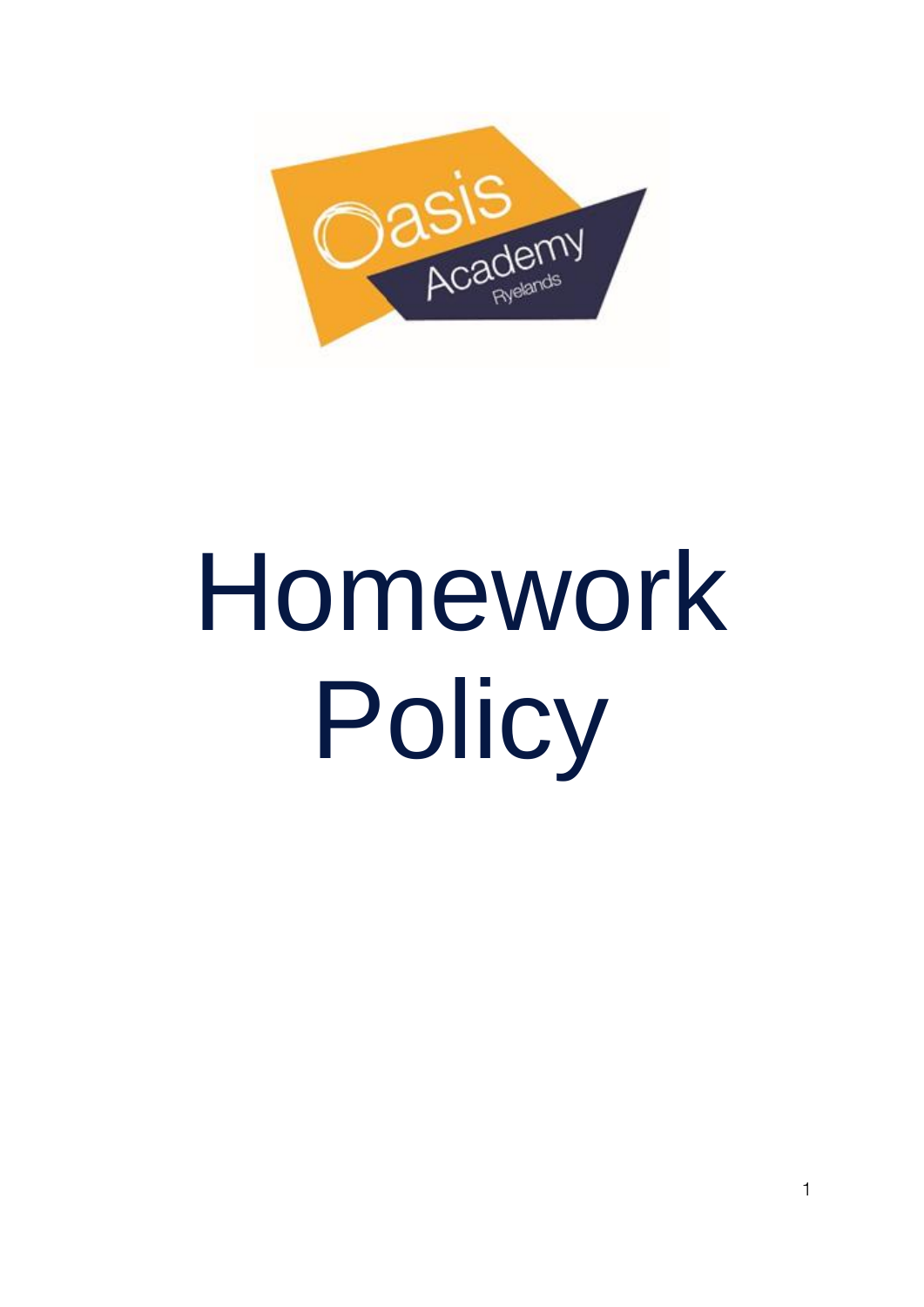# **HOMEWORK POLICY**

# **Introduction**

Homework refers to any work or activities which pupils are asked to do outside the normal school day, on their own or with parents / carers.

Homework can encompass a whole variety of activities instigated by teachers to support learning

# **Rationale for homework**

Homework is widely accepted as an essential and valuable element of learning, adding much to a child's development.

The Government made a clear commitment to homework in the 1997 White Paper, "Excellence in Schools", where homework was seen as " an essential part of good education."

Research over a number of years has shown that homework can make an important contribution to pupils' progress at school and therefore assist in the raising of a child's level of attainment.

We also acknowledge the important role of play and free-time in a child's growth and development. Homework should not prevent children from taking part in the wide range of out-of-school clubs and organisations that play an important part in their lives.

# **Aims and Objectives**

The aims and objectives of homework are:

 $\triangleright$  To enable children to make maximum progress in their academic and social development

 $\triangleright$  To help pupils to develop the skills of an independent learner

 $\triangleright$  To help children develop good work habits for the future and preparing them for the requirements of Secondary school

- $\triangleright$  To consolidate and reinforce the learning that has taken place in school
- $\triangleright$  To allow children to practice skills taught in the lesson
- $\triangleright$  To enable all aspects of the curriculum to be covered in sufficient depth
- $\triangleright$  To provide educational experiences not possible in school

 $\triangleright$  To promote a partnership between home and school in supporting the child's learning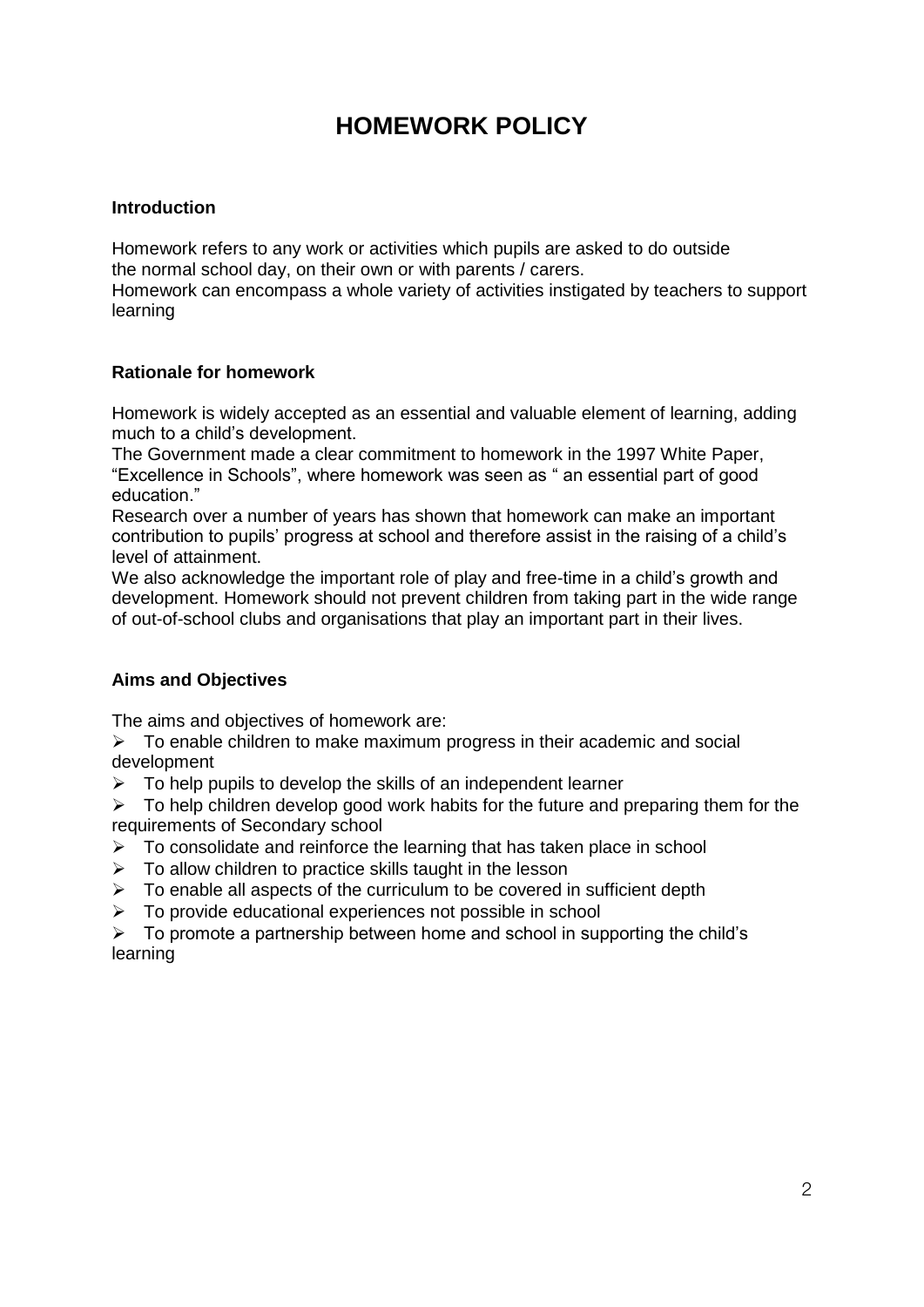# **The Role of Parents**

At Oasis Academy Ryelands, we recognise that the development of the whole child is a partnership and that children can benefit greatly from the mutual support of parents and teachers in encouraging them to learn both at home and at school. In fact, we consider homework as an important way of establishing a successful dialogue between teachers and parents. For homework to be effective, schools need to be able to count on parental involvement and support. At the beginning of each term, the parents will receive a newsletter giving information on the half term's topic. Parents are encouraged to use the information to support their child's learning. An overview of homework activities for the half term is also included to allow parents to see the bigger picture of learning and to preview the learning that is yet to come.

We ask that parents:

- $\triangleright$  Offer encouragement to their children
- $\triangleright$  Discuss the requirements of the set task
- $\triangleright$  Offer help and support for the tasks set
- $\triangleright$  Provide a suitable environment for the completion of homework tasks
- $\triangleright$  Provide suitable tools and equipment that allow for good presentation
- $\triangleright$  Assist their children in accessing suitable resources and materials, possibly by visiting the library or using the Internet
- $\triangleright$  Offer praise or constructive criticism for the finished product
- $\triangleright$  Sign and date the completed homework, adding relevant comments where and when applicable
- $\triangleright$  Ensure that homework is handed in on time Wednesday
- $\triangleright$  Supply a valid reason, in writing, as to why the homework task has not been completed

 $\triangleright$  Contact the class teacher if they have any problems or queries about homework that has been set

 $\triangleright$  General issues about homework should be addressed to the Principal

# **The Type and Amount of Homework**

All homework, apart from research, will reflect what the children have been learning throughout the week. We have general open ended tasks from Years 1-6 and Reception from the Spring Term.

# **Nursery and Reception**

Reading to your child daily Phonic activities Number activities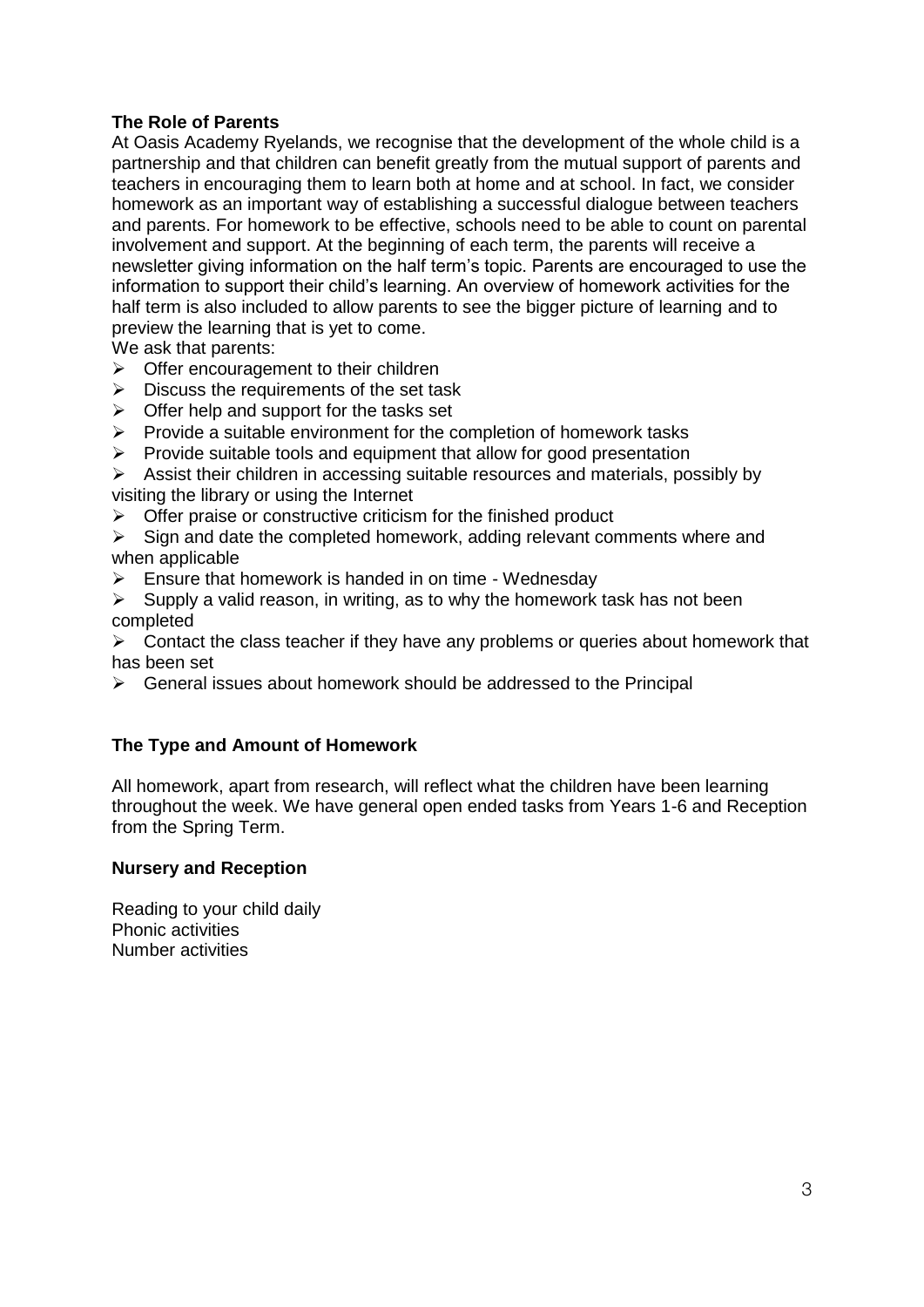#### **Year 1 and 2**

Alternate open ended Literacy and Numeracy tasks. One week Numeracy will be recorded and Literacy will be for discussion and then it will be swapped round the following week. The spelling words are also included and correlate to assignments set, by the class teacher on Spelling Shed.

#### **Year 3 and 4**

Each week the children will be given open ended Literacy and Numeracy tasks. The spelling words are also included and correlate to assignments set, by the class teacher on Spelling Shed.

#### **Year 5 and 6**

Each week the children will be given two open ended tasks that could include Literacy, Mathematics, Topic or Science.

We do not put a time limit on the homework as each child is different. Your child will have a clear expectation on what is expected from them when the home work is given out. The spelling words are also included and correlate to assignments set, by the class teacher on Spelling Shed.

#### **Homework given out**

Homework is given out for the whole school on a Friday.

#### **Homework handed in**

Homework is collected in for the whole school on a Wednesday. It is expected that your child will write a comment about what they thought of the task or how they got on. Parents are expected to sign to say they have seen the homework. Parents are encouraged to write a comment.

From 9 – 9:25 every class will look at the home learning that has been going on. The teacher will focus on creativity, presentation, effort, etc to motivate and encourage all pupils. The children will have the opportunity to peer mark their partners' home learning. The teacher will then collect all the books in and mark them and write a comment.